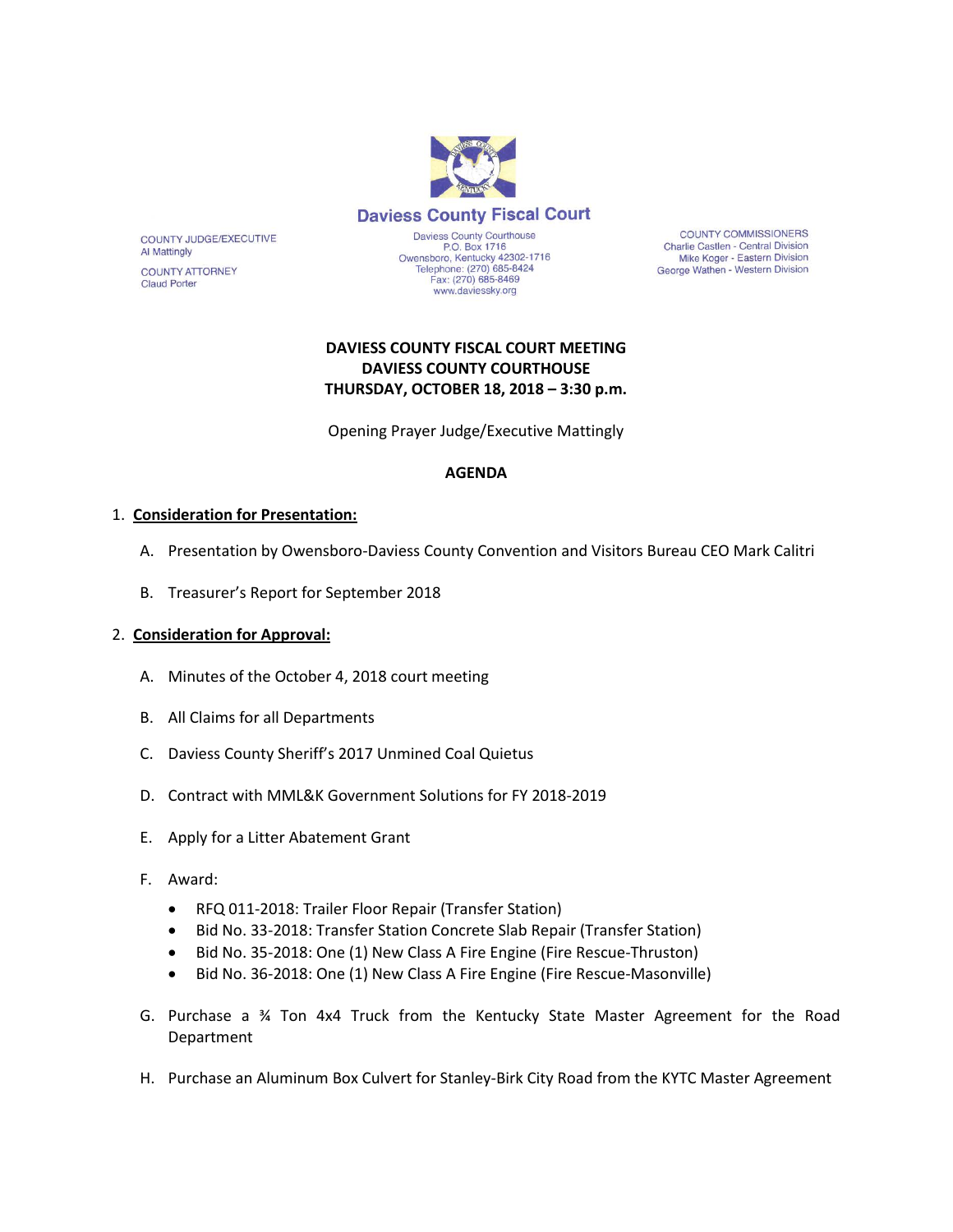#### 3. **Consideration for Discussion:**

- A. Other business to be brought before the Daviess County Fiscal Court
- B. Public Comments
- C. Comments by Daviess County Fiscal Court
- D. Comments by Judge/Executive

#### 4. **Adjournment**

*To attend this meeting, accommodations for disabled persons may be arranged by contacting the DCFC ADA Admin: (270)685-8424. When possible, an advanced 24-hour notice is respectfully requested.*